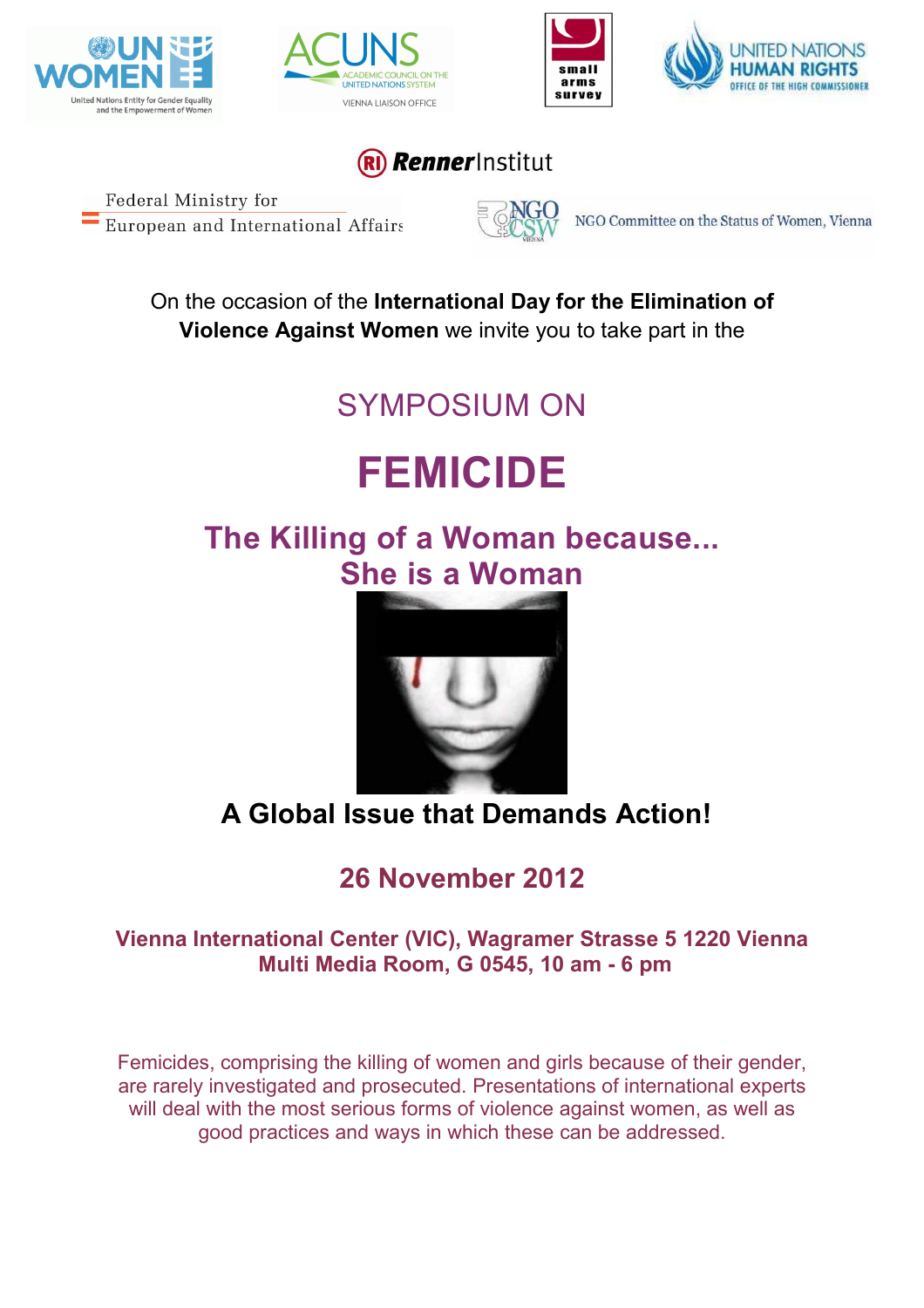#### **FEMICIDE – a Global Issue that Demands Action**

*A symposium organized by the Academic Council on United Nations System and the Small Arms Survey; sponsored by the Austrian Federal Ministry for European and International Affairs, by the Permanent Missions of Argentina, Austria, Chile, El-Salvador, Norway the Philippines , Thailand and the United Kingdom of Great Britain and Northern Ireland, by UN Women, the United Nations Human Rights Office of the High Commissioner and the Vienna NGO Committee on the Status of Women; and supported by the Permanent Missions of Bosnia Herzegovina, Germany, Peru, South Africa, Spain, and Switzerland, the United Nations Vienna and the Renner Institute.* 

9:30 – 10:00 **Arrival of participants** 

#### $10:00 - 10:40$ **Opening remarks**

- Ms. Michelle Bachelet, Executive Director of UN Women (video message)
- H.E. Ambassador Dr. Christine Stix-Hackl, Permanent Representative of Austria to the United Nations in Vienna
- Ms. Gabriele Heinisch-Hosek, Federal Minister for Women and the Civil Service (message)

• Mr. Sandeep Chawla, Deputy Executive Director, United Nations Office on Drugs and Crime (UNODC)

• H.E. Ambassador Susan le Jeune D'Allegeershecque, Permanent Representative of the United Kingdom of Great Britain and Northern Ireland to the United Nations and other International Organisations in Vienna, "Preventing sexual violence in conflict and post-conflict situations"

- $10:40 11:00$ **Coffee Break** *sponsored by the Permanent Mission of the United Kingdom to the United Nations Office in Vienna*
- 11:00 12:30 **Session I: What is Femicide? Introduction to an urgent global crisis.**

Chair: H.E. Ambassador Lourdes O. Yparraguirre, Permanent Representative of the Phillipines to the United Nations in Vienna

Speakers:

• Diana E.H. Russell, Ph.D. & Prof. Emerita of Sociology; Pioneer & Expert on Femicide and other forms of Violence and Sexual Abuse of Women and Girls

• Ms. Rita Banerji, Founder of the "50 Million Missing Campaign" (video message)

• Ms. Maria Isabel Vicandi Plaza , Alternate Permanent Representative of Spain to the United Nations in Vienna

• Mr. Sami Nevala, Team Coordinator Statistics and Surveys, European Union Agency for Fundamental Rights (FRA)

• Ms. Angela Me**,** Chief Statistics and Surveys Section, United Nations Office on Drugs and Crime (UNODC)